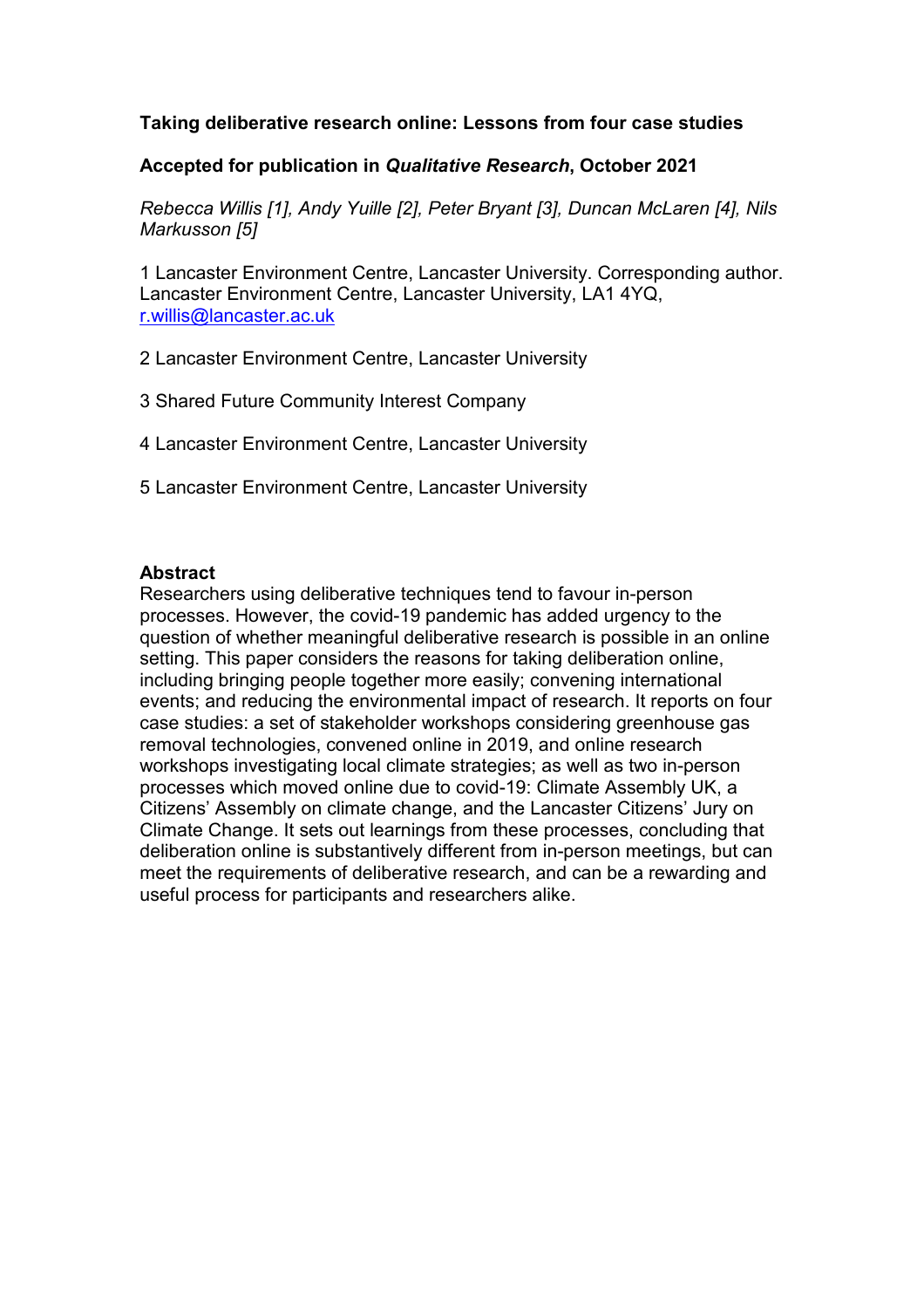#### **Introduction**

It was evening in the UK, but mid-morning in California, back in 2019. We were half way through an online deliberative workshop, bringing together representatives from government, businesses and the academic community, across three continents, using a Zoom video call. We had stopped for a coffee break, but our Californian participant stayed in front of his laptop to chat, lifting a foot up to the screen to show us his beautiful hand-knitted rainbow socks. We were separated by 5000 miles, but linked by common interests, a curiosity about each other, and technology that was, in those pre-pandemic days, unfamiliar to many. That was the moment that we realised the potential of the online setting to bring people together to have genuine, exploratory, human, deliberative conversations.

Our initial interest in taking deliberation online was not the crisis of covid-19, but the longer-term crisis of climate change. As researchers investigating climate issues, we have an obligation to reduce the environmental impact of our research. Starting in 2018, we began to experiment with online workshops. When the Covid-19 pandemic hit, other research that we were involved in also moved online.

The aim of this paper is to draw on our experiences, reflect on the possibilities and limitations of online deliberative research, and provide practical and methodological assistance to researchers who may be considering similar approaches. Four of the authors are academic researchers using deliberative methods; one (Peter Bryant) is a practitioner with expertise in deliberative processes.

In this paper, we focus on events (such as workshops and citizens' assemblies and juries) taking place in real time, i.e. a synchronous, not asynchronous, process in which a group of people come together to learn, discuss and deliberate. Before covid-19, these events would predominantly have involved meeting in person, and we discuss the process of adapting to online discussion, using video call software such as Zoom. We use the term 'synchronous deliberative process' to describe such an event. However, as we discuss below, online deliberation can take many forms, both synchronous and asynchronous communication, and both written and spoken. We bring in wider examples for comparison, but the case studies we evaluate here are all synchronous deliberative processes.

Below, we first summarise the principles of deliberative research, before reviewing existing research into experiences of deliberative research in an online setting. We note that there has been very little analysis of sychronous deliberative processes online, in the academic literature. We then describe four case studies. Our experience demonstrates that, if carefully designed and facilitated, online processes can work well. They allow learning from expert commentators and other information sources to take place; it is possible to facilitate meaningful, structured discussion; and participants can work together toward a goal. Given current Covid-19 restrictions, and the need to reduce the climate impacts of travel associated with research, there are, therefore, good reasons for conducting deliberative research online. We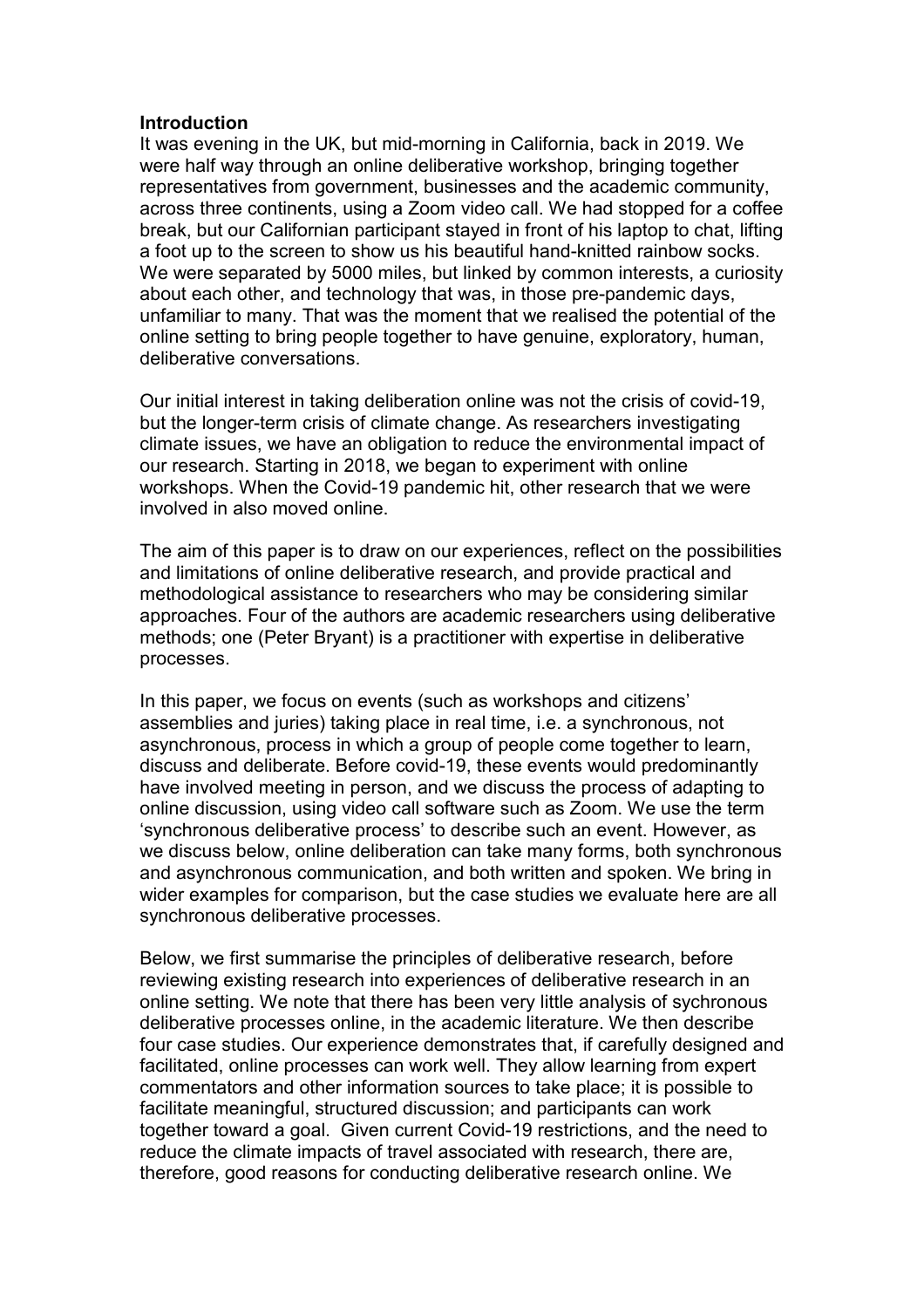highlight some considerations, such as ensuring commitment from participants, working with small numbers, overcoming technical difficulties, encouraging informality and ensuring inclusion. We conclude that more formal evaluations of such processes are required, but our findings indicate that online deliberative processes have fast become a useful research tool.

#### **The principles of deliberative research**

Deliberative research can be understood as an approach to empirical research which is informed by the principles of deliberative democracy. Deliberative democracy, as developed by Jürgen Habermas, John Dryzek, James Fishkin, Jane Mansbridge and others (Dryzek and Niemeyer, 2008; Fishkin, 2018; Habermas, 2015; Mansbridge, 2003), is a broad field, summarised by James Bohman as "any one of a family of views according to which the public deliberation of free and equal citizens is the core of legitimate political decision-making and self-government" (Bohman, 1998:401). In other words, deliberative democrats place emphasis on the conditions under which people participate in democratic debates. They stress the importance of considered judgement, based on good evidence and free and fair collective discussion (Steiner et al., 2004).

Deliberative research applies these principles to the research process. Such research may be purely academic, but it is often linked to, or carried out in partnership with, parliaments, or local or national government. Typically, it brings people together to undertake a structured discussion, with a focus on ensuring meaningful participation. Tanya Burchardt (2014) identifies three features of deliberative research. First, it aims to "reach people's informed and considered judgements in relation to the subject in hand, through a process of public reasoning" (2014:357). Second, it involves learning – participants are offered information, from written briefings or expert witnesses, for example, to consider in their discussions. Third, "there is an expectation that the beliefs and values of participants may be transformed by involvement in the research" (2014:357). In a similar vein, the UK participation charity Involve, who ran Climate Assembly UK, one of our case studies, below, distinguish three crucial features of deliberative processes – discussion between participants; working with a range of people and information sources, and a clear task or purpose (Involve, 2008).

In summary, deliberative research generally involves three factors: input from expert witnesses and other information sources; structured, facilitated and inclusive discussion and deliberation between participants; and participants coming to considered judgements, linked to a goal or purpose, such as formulating recommendations or a statement. Thus it can be distinguished from other qualitative research methods such as focus groups, participant observation or interviews, which aim to capture participants' views, but do not necessarily meet these criteria (Evans et al 2009). There are many different forms such meetings can take, depending on the aims and resources available; examples include Citizens' Assemblies, Citizens' Juries, deliberative workshops and deliberative polls (Involve, 2008).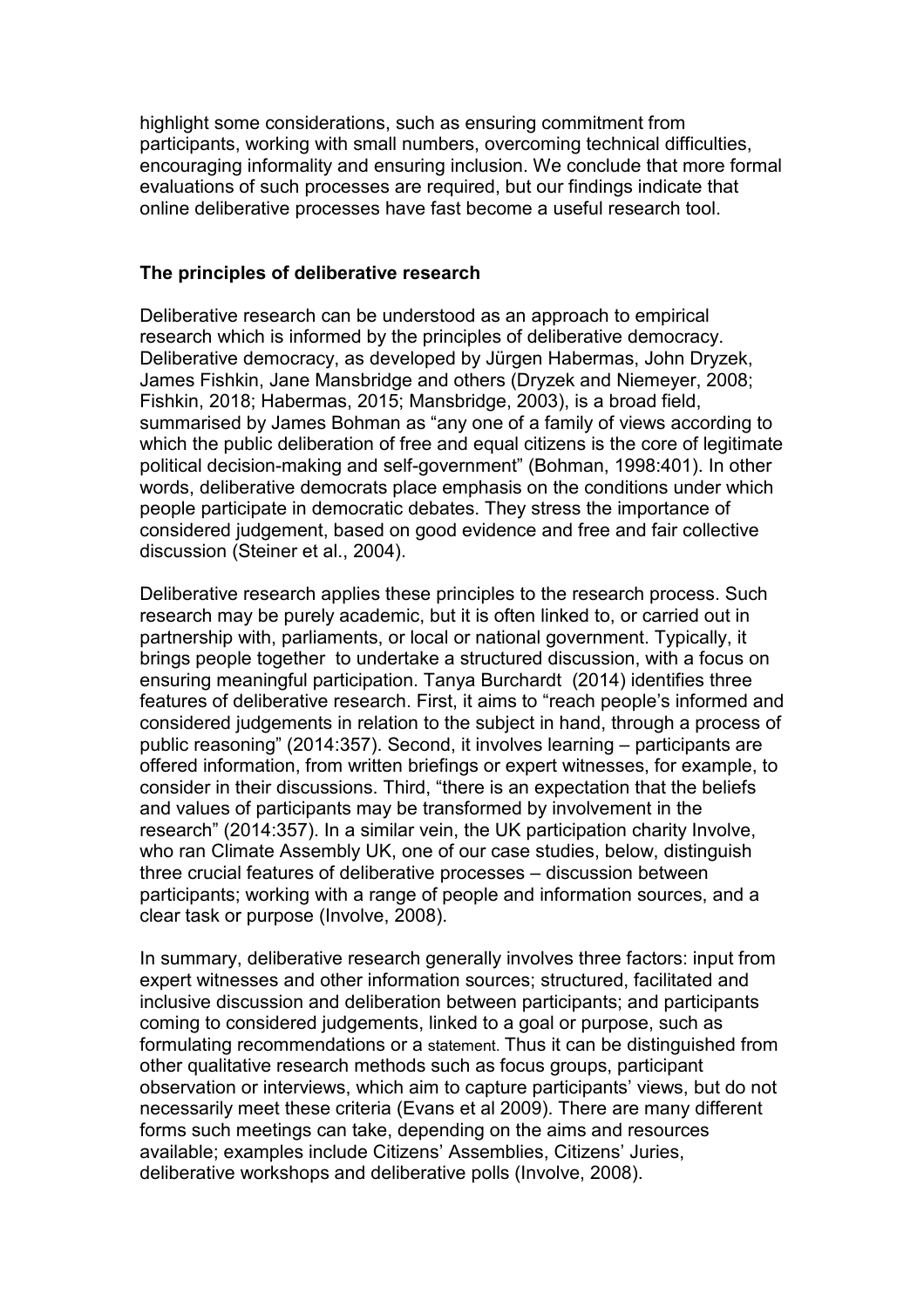Deliberative research is often used to investigate expert or dominant narratives. For example, Phil MacNaghten reviews deliberative workshops on nanotechnology, geo-engineering and genetic modification, which, in his words, "open up spaces for collective imagination of the possible" (2020:16).

### **Previous analysis of online deliberative research**

As described in the introduction, we focus here on synchronous deliberative processes taking place online. It is important to acknowledge asynchronous deliberative research too, which usually involves participation through the written word rather than speech (see Medaglia, 2012 for an early review of this field; and Williams, 2010 for a specific example; see also the vTaiwan initiative, Hsiao et al 2018). Such research may be structured and facilitated in such a way as to meet the criteria of deliberative research, as defined above. Both these structured approaches – synchronous and asynchronous – are in turn different from the broader phenomenon of discussion and interaction online, such as group discussion boards, debate on social media and so on. Such online discussion is very unlikely to meet the criteria for quality deliberation. In fact, there is evidence that much online discussion creates greater polarization and works against deliberative ideals (Strandberg and Grönlund, 2018). However, the success or otherwise of the general online space in promoting deliberative discussions has little bearing on the likely success of structured processes.

Until Covid-19, there were few instances of online synchronous deliberative research. An early experiment, in 2009, took a deliberative mini-public event that had been convened in Finland, seeking views on nuclear power, and recreated it online, with webcams and group discussion. Researchers found a high quality of dialogue and learning in both settings, despite technical difficulties. As they concluded, "our experience shows that it is possible to achieve discursive quality and mutual respect in an online environment when the process is carefully pre-designed to meet these needs." (Grönlund et al., 2009, p. 197) The following decade saw the development of software like Zoom (established 2011) which made online meetings more straightforward to establish and run, yet there were few further examples of synchronous deliberative research online, until the Covid-19 pandemic necessitated a shift.

Neither has there been much analysis or evaluation of synchronous online deliberative research in the academic literature. There have, however, been a number of reviews of wider online deliberation. A 2014 review by Jonsson and Åström (2014) identified four distinct 'arenas' of research – institutional (platforms where politicians, civil servants, and citizens discuss political issues), non-institutional (platforms or activities unconnected to governmental institutions); experimental (in which researchers conduct controlled experiments), and general (research conducted using random sample surveys). They found only one analysis which compared a synchronous deliberative process by videoconference to face-to-face deliberation – the Grönlund (2009) study mentioned above. In a later review, Strandberg and Grönlund (2018) note that most research on online deliberation has focused on 'non-institutional' arenas. Both reviews observe a general lack of studies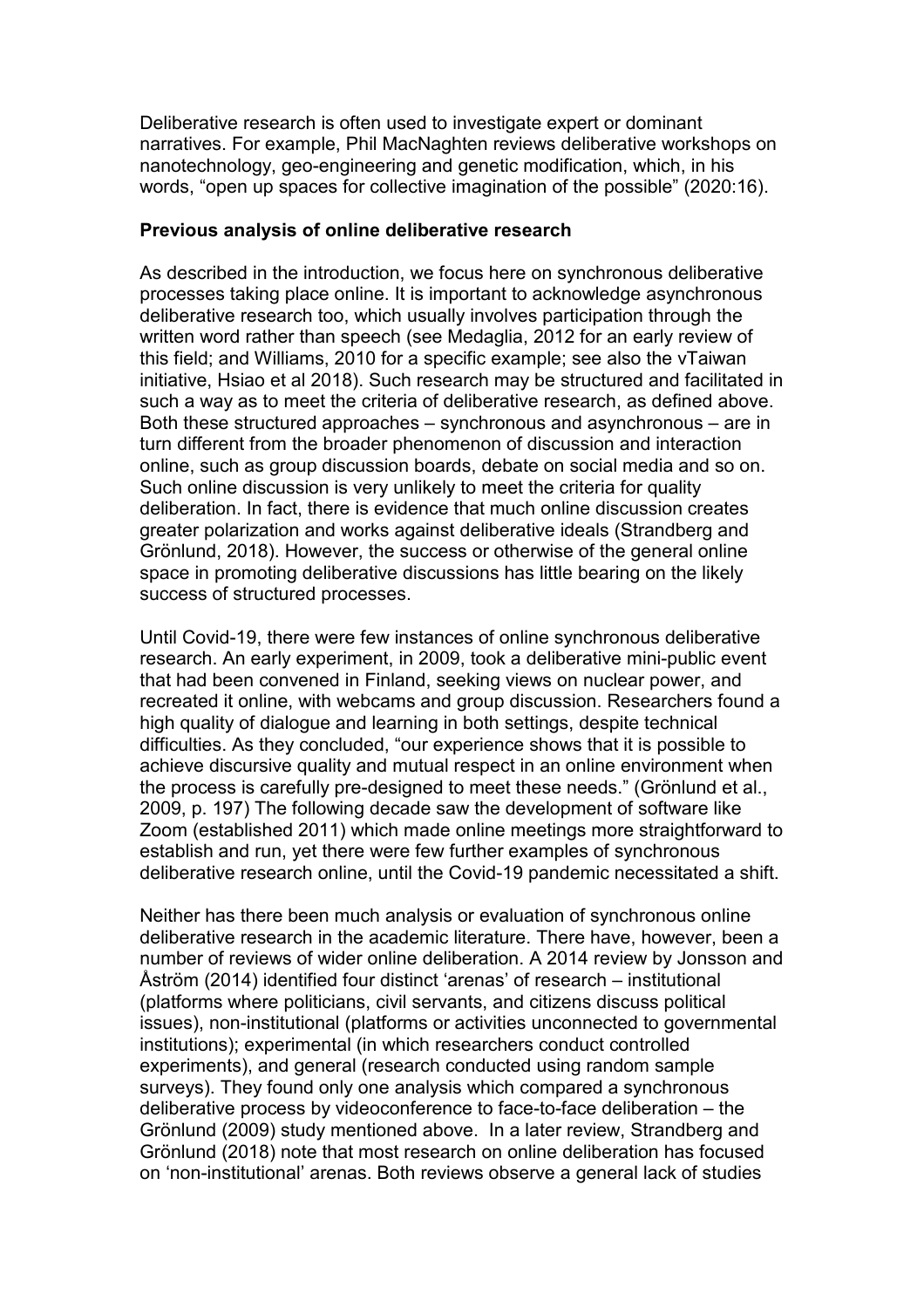looking empirically at discussion quality in organized online deliberations. However, this literature does contain insights that provide useful learning for synchronous online deliberation, including the issue of anonymity (Friedman et al., 2000; Kim, 2006), moderation practices (Wright and Street, 2016),; the different experiences of online versus face-to-face deliberations (Wojcieszak et al., 2009); and the effects of online deliberative processes, such as changes in individuals or the construction of specific forms of 'citizenliness' (Coleman and Moss, 2012).

In addition to the academic literature, there are many sources of advice on online research from practitioners in the field. The participation charity Involve has an online resource hub (Involve, 2018), and the podcast series 'Facilitating Public Deliberations', convened by the Australian NGO, New Democracy Foundation, has a number of episodes discussing online deliberation (New Democracy Foundation, 2020). In addition to the examples offered here, specific examples of online deliberative research are The Ada Lovelace Institute's (2020) online deliberation about Covid-19; and Stanford University's Online Deliberation Platform, which has been used for a range of different topics (Stanford University, 2021).

Given the lack of discussion or evaluation of synchronous online deliberative processes, we wanted to offer our own experience. As practitioners and researchers, we a re primarily concerned with finding ways to ensure that online spaces provided genuine opportunities for deliberation. We want to develop online processes that are inclusive, and allow learning, discussion and deliberation to take place. The account of our experience is not a systematic analysis or empirical experiment. It is a summary of our experience of four structured deliberative processes online, followed by some reflections. There would be a benefit to a more systematic evaluation of such processes, now that many have taken place due to Covid-19 restrictions.

#### **Online deliberation: Four case studies**

Below, we describe four different experiences of deliberative research online, that we have been involved with. These are summarized in the table below. INSERT TABLE 1

### **AMDEG deliberative workshops on greenhouse gas removal technologies (2018-19)**

These workshops formed part of the Assessing the Mitigation Deterrence Effects of Greenhouse Gas Removal Technologies (AMDEG) project (AMDEG project, 2017). The work investigated the concept of 'mitigation deterrence': whether greenhouse gas removal (GGR) technologies, which remove greenhouses gases directly from the atmosphere, may delay or deter other climate action. Deliberative workshops were held to investigate the views of stakeholders from business, government and the research community, as well as lay views, represented by students from local universities. Participants were presented with a set of scenarios, developed by the project team, setting out different possible socioeconomic futures, and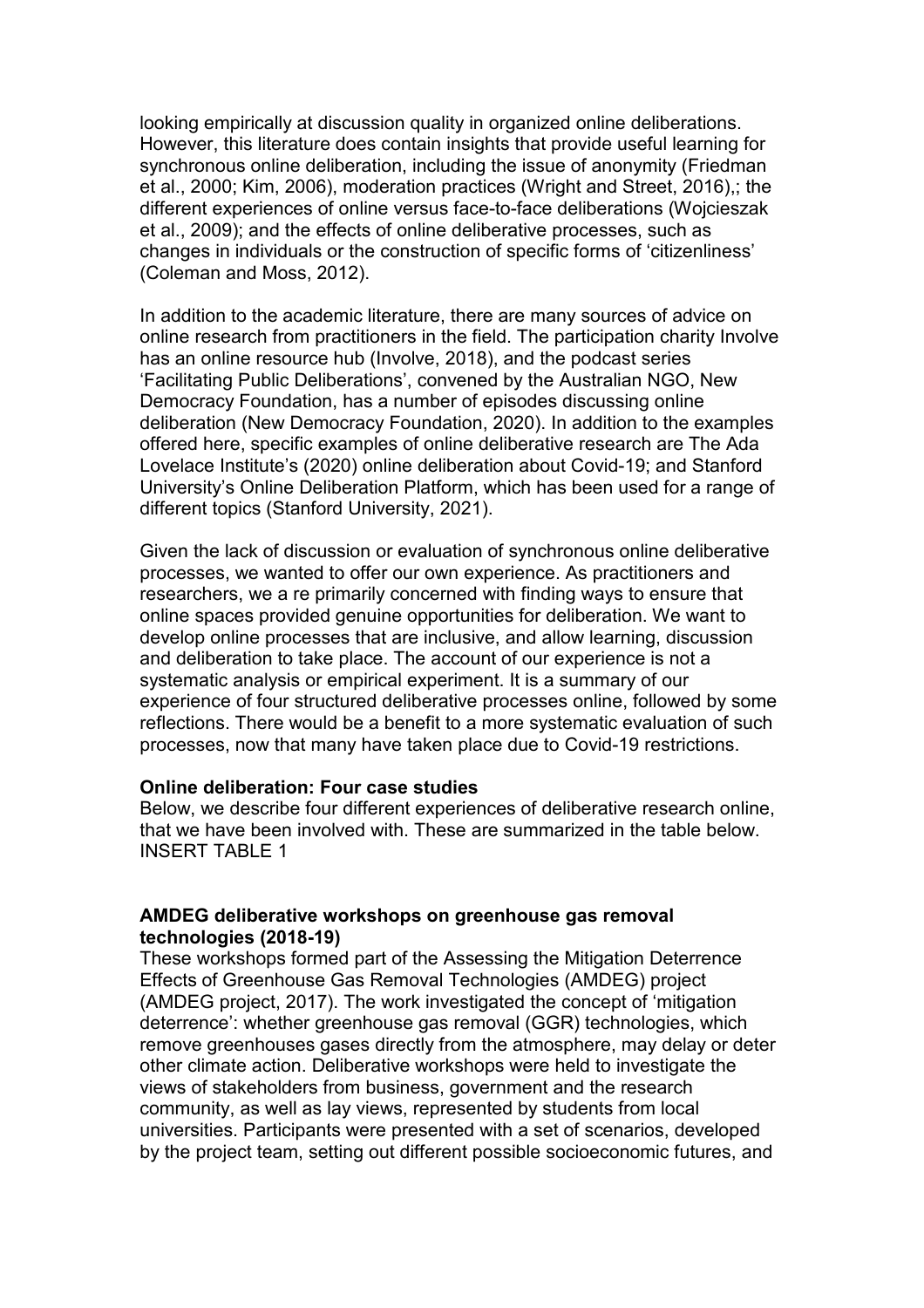were asked to discuss these scenarios and work together to develop recommendations for the governance of GGR technologies.

Nine workshops were held, four of which were online, with international participants. The online workshops were designed to mirror, as closely as possible, the face-to-face format. Participants used an online whiteboard to post virtual 'sticky notes'. A physical line-up, in which participants stand up and form a line showing their support or opposition to a statement, was recreated online, with participants posting their position on a line on the whiteboard.

A survey of participants' experiences was completed by 50% of online participants. Around 10% of workshop participants were contacted around a year afterwards for follow-up interviews which discussed both the content and methodology of the workshops. Participants were generally positive about the value of the online workshops. One interviewee spoke at length about the online process: *"It was both unusual and useful to do an online workshop like that. I'd never participated in such a thing before and I thought it was a really good format to run for that sort of research topic. That's because getting everyone together is otherwise a big barrier to a collaborative exercise like that."*

One reason to be particularly encouraged by the feedback is that the AMDEG workshops were complex, discussing multiple scenarios, diverse technologies complex interactions over long timelines; with deliberate intent to stimulate reflexive deliberation. Follow-up interviews and feedback suggest that this was achieved more easily in the face-to-face groups, but was still possible in the virtual settings.

### **PCAN workshops for local authorities**

This project, part of the Place-Based Climate Action Network (PCAN, 2020), had a dual purpose (Yuille, 2021): firstly, to help local authorities address social, cultural and institutional barriers to taking rapid climate action, and secondly, to act as a test case for the possibilities of low-carbon research. The project was designed to replace conventional modes of deliberating with participants – in-person interviews and workshops – with online equivalents. This decision was taken explicitly to reduce the carbon impact of the research process, and to investigate the challenges and benefits posed by the shift online from the perspective of researchers as much as from that of participants: to turn the social scientific gaze onto themselves and their practices (cf Coleman and Moss, 2012).

A set of online interviews with key stakeholders in three cities fed into a paper containing recommendations and supporting reasoning, to be discussed at three separate online workshops - one for each city. At the workshops, which took place in the autumn of 2020, participants were asked to reflect on the results of the project so far, and refine and develop the recommendations. We learned from the AMDEG project, discussed above, and consequently planned short, focussed online sessions, with small numbers, to encourage high-quality deliberation.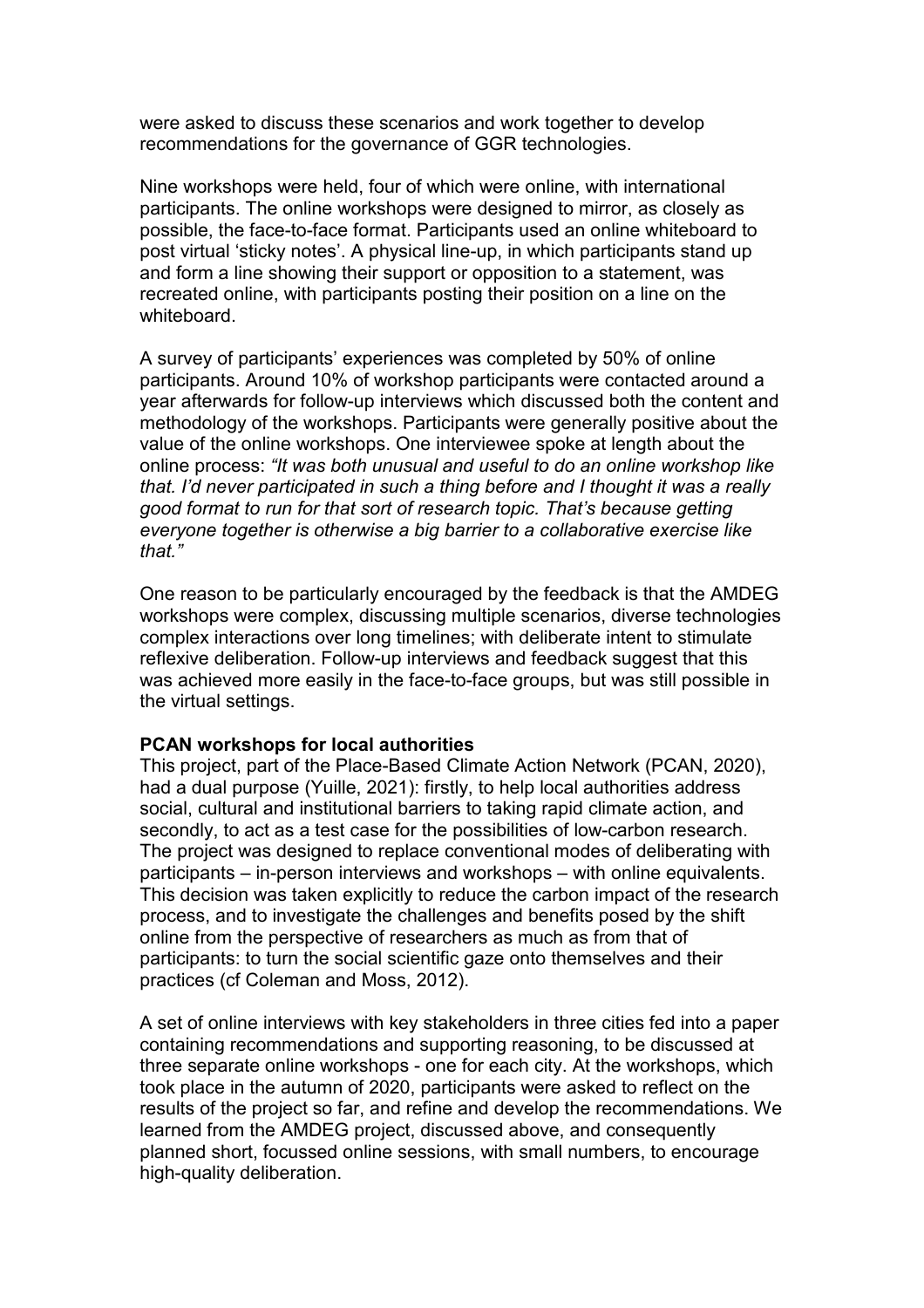Care was taken at the outset to develop an informal atmosphere and to build rapport between participants and researchers alike, in an endeavour to enable deliberation to move beyond statements of formal strategies and policy positions, to more personal expressions of participants' experiences. Other techniques were also drawn on to facilitate this. For example, the majority of the discussion took place in small group breakout rooms, each facilitated by one of the research team; at the start of each breakout sessions participants were encouraged to turn off their mics and cameras to spend a few minutes reflecting on the issues to be discussed; creative / visual methods were used (participants were asked to draw 'what future climate strategy looks like' to them, and then to hold their drawings up to the camera and talk the group through them); and initial questions in breakout sessions asked explicitly for personal, emotional reflections (such as the highs and lows of working on the issue).

### **Climate Assembly UK**

Climate Assembly UK was a Citizens' Assembly, convened by the UK Parliament in 2020. 108 citizens were selected through stratified random sampling, to represent the sociodemographic profile of the UK as a whole. The group considered the question of how the UK can reduce greenhouse gas emissions to net zero by 2050. One of the authors of this paper, Rebecca Willis, was involved in designing and running the Assembly, as one of four Expert Leads.

The original plan was for the Assembly to meet in person, over four weekends. However, the final weekend did not take place, due to COVID-19, and was replaced by six shorter online sessions over three weekends in April and May 2020. Participants were consulted, helped with technology access, and did a rehearsal of an online meeting in preparation. They were mailed copies of written material. Nearly all participants used a laptop or tablet to join, but some used a mobile, and a small number dialled in using a phone line, and could not see fellow participants.

The sessions were held in a way that mirrored, as closely as possible, the format that participants had become familiar with through the in-person weekends. They met as a whole Assembly (108 people plus facilitators and speakers) to hear from expert speakers. They then broke into smaller groups of 8-10 participants, the online equivalent of 'table discussions', each with their own facilitator. In smaller groups, they held question sessions and discussions with the speakers; deliberated as a group; and formulated recommendations. The process also involved anonymous voting on recommendations, which was carried out through an online survey site.

70 of the participants responded to a survey about their experience of moving the Assembly online (Allan, 2020). There was strong support for the move online, given the circumstances, and participants reported that they had been able to question speakers and take part in discussions and voting: "The online weekends have been organised really well at such short notice and I'm glad that the assembly can carry on under the circumstances." However, there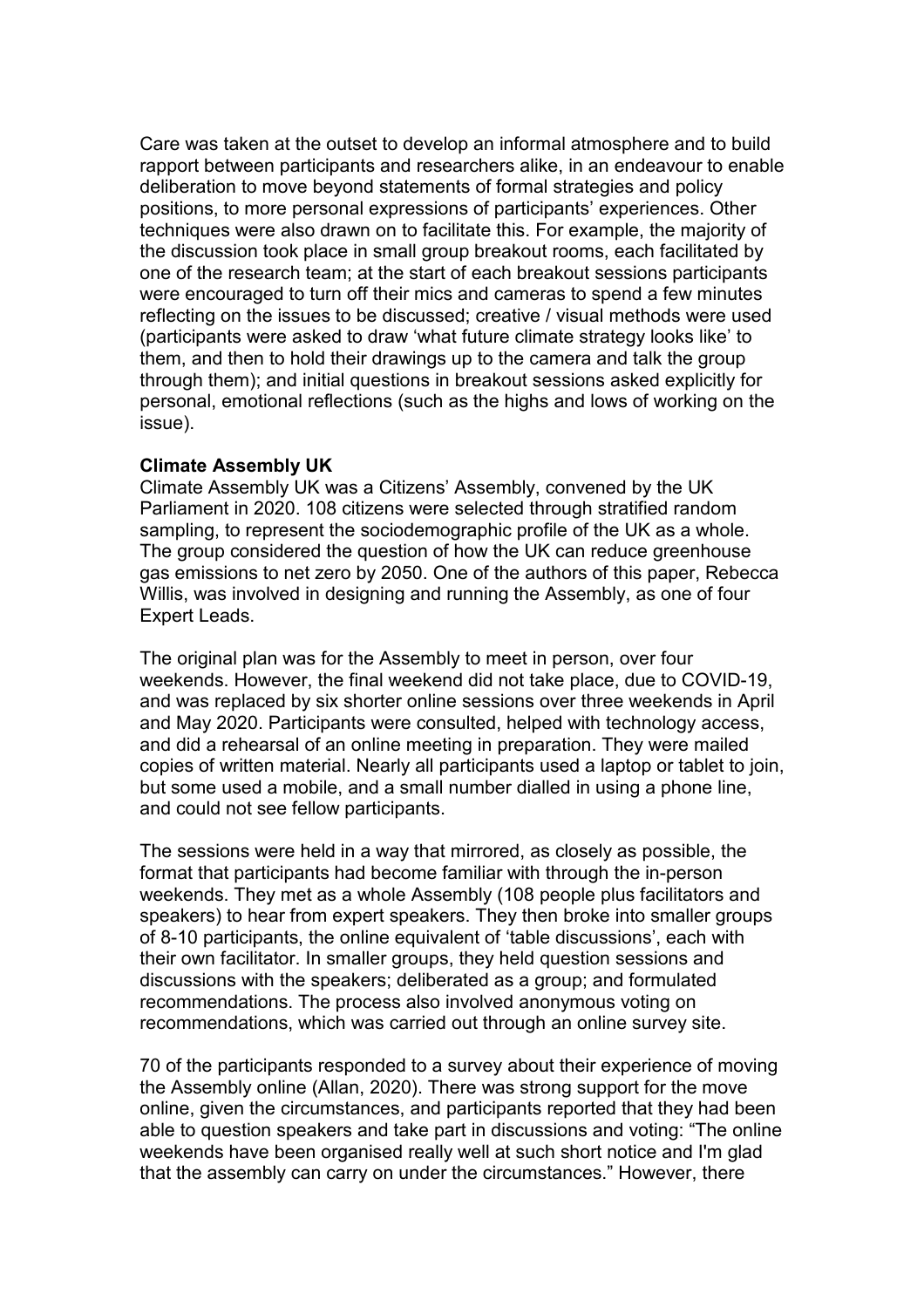were two aspects of the in-person experience that they felt were lacking in online. First, participants had enjoyed the sense of occasion, and atmosphere, of the in-person weekends, as well as the chance to chat and socialise informally; they missed this informal interaction online. As one said, "I'd be lying if I said the first two months wasn't good. It was great meeting new people and was a lovely atmosphere. Although, this method of finishing it [online] has worked great." Second, there was a sense that more meaningful discussion could take place in-person: "I felt there was a greater ability to have in depth discussions both while at the tables and during the breaks. I felt this allowed a lot more consolidation of the information you have heard as through the extra discussions I was able to formulate more opinions and share knowledge with other members that could then be fed back into the table discussions."

When asked, in the same survey (Allan 2020), for their views on how to run future Assemblies, very few (3%) supported entirely online events, but the most popular option – chosen by 51% - wanted a mixture of in-person and online. Just under half (46%) wanted entirely in-person events. Understandably, those who joined by laptop or tablet had a better experience and were more supportive of running some of the Assembly online.

An independent evaluation of Climate Assembly UK, commissioned by the UK Parliament, has been published, and includes some discussion of the difference between in-person and online meetings. Using participant survey data and researcher observation of discussions, the evaluators concluded that "the quality of deliberation in the online sessions of CAUK was superior to the in-person sessions. We attribute this to the digital deliberation coming at the end of the process by which time the Assembly Members had already formed bonds with each other and developed their deliberation skills." (Elstub et al., 2021)

### **The Lancaster District People's Jury**

This was a Citizens' Jury on climate change, held in Lancaster in early 2020. It was commissioned by Lancaster City Council, and carried out by Shared Future, including Peter Bryant, an author of this paper. Thirty participants were chosen to reflect the sociodemographic profile of the area. The question the Jury addressed was "What do we need to do in our homes, neighbourhoods and district to respond to the emergency of Climate Change?" After an introductory session, participants heard from commentators and deliberated ahead of developing a set of recommendations. The original plan was to run nine evening sessions and a full day, in person. However, the final three sessions could not take place inperson due to Covid-19, and so an additional five sessions took place online.

All thirty participants were contacted by phone to talk through the online sessions, and to assess their digital capability and access to appropriate technology (laptops, data and internet). Subsequently, seven participants were loaned laptops, three of whom received intense coaching by phone. All received, through the post, a specially designed guide to using zoom and ten members of the jury took up the offer of zoom practice calls. Undoubtedly, the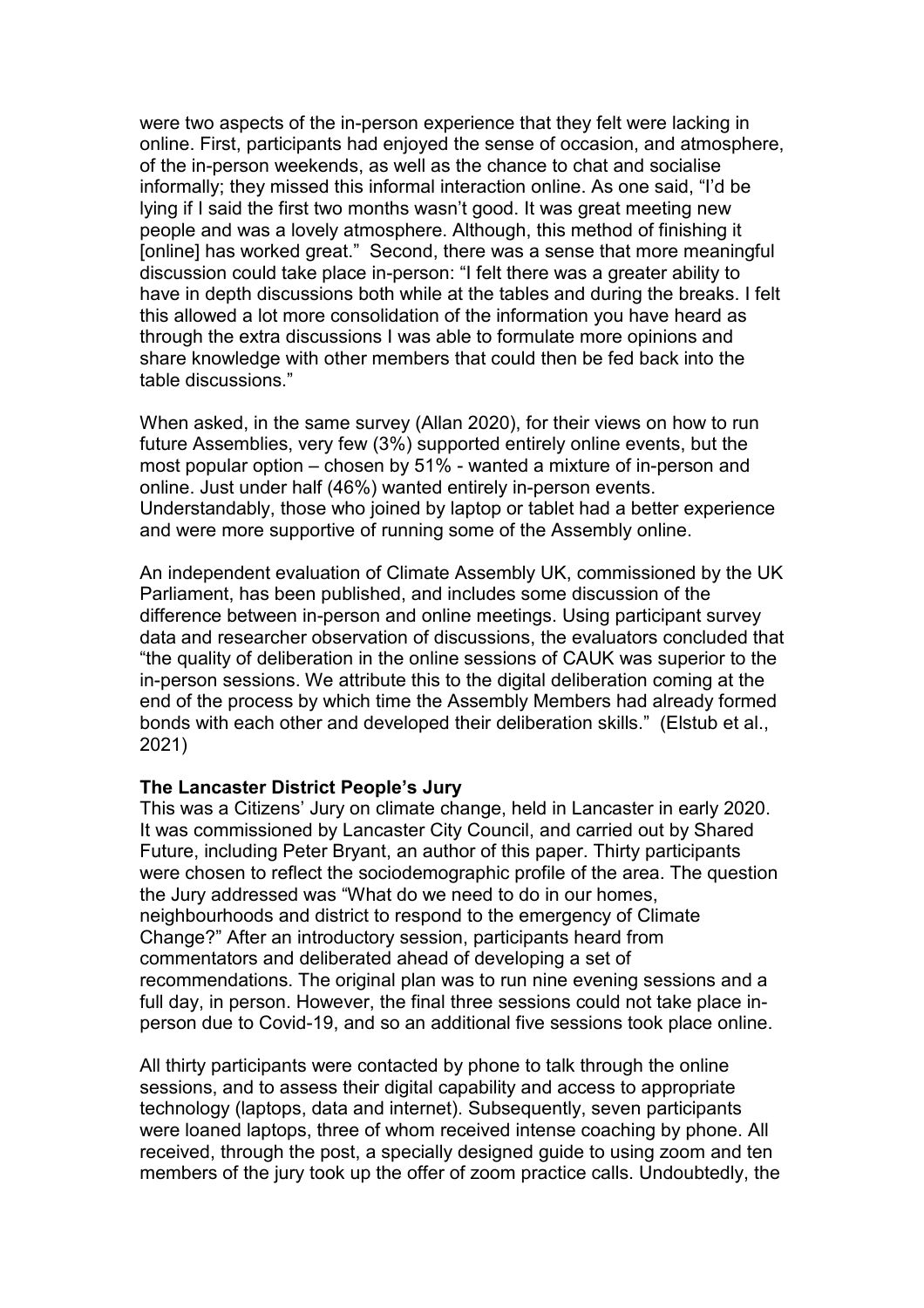fact that participants had all worked together previously helped establish a relaxed, supportive tone to the online sessions.

Subsequently, Shared Future went on to initiate the UK's first entirely online climate change deliberation, starting in July 2020. Twenty local residents of Kendal, ranging in age from 16 to 89, met fortnightly, in the Kendal Climate Change Citizens' Jury. Similar to Lancaster, some participants took up the offer of laptop loans and coaching ahead of the first session.

### **Feasibility of online deliberative processes**

The central finding from our case studies is that it is possible to conduct effective deliberative research online. The features of deliberative research – input from expert commentators and other information sources; structured and inclusive discussion; deliberation; and the development of conclusions and recommendations, can all be achieved in an online setting. Using meeting software such as Zoom enables researchers and practitioners to take participants through a similar process to a face-to face meeting.

There is, therefore, a clear case for designing online research projects of this sort. Online processes allow geographically diverse populations to engage, as with the AMDEG international workshops, significantly reducing costs and carbon emissions compared to in-person meetings. As one interviewee noted, it "removes one of the big barriers to participation – getting everyone in the same room". Another said, "it was exciting to meet these people from all over the world who care about the same issues I do". A participant commented that one of the two things they liked about the workshop was "not travelling".

A growing body of university researchers are questioning the carbon emissions associated with academic work (eg Pandian, 2018; Westlake, 2019). So far, the attention has focussed on the air miles generated by academic staff, particularly for conference travel. However, our experience shows that there is much that can be done to reduce emissions from the research process itself, as well. This is particularly important for projects involving international collaboration. It also allows researchers to lead by example – there is good evidence that individuals and organisations who pledge to reduce their own emissions have an effect on others, and on the political agenda (Westlake, 2017).

There may also be cost savings from conducting research online – again, particularly when considering international meetings. The international workshops for the AMDEG project would not have been affordable in-person, given the limited budget for the project, and the costs of airfares, accommodation and subsistence for participants. Similarly, there can be time savings from online processes, given that there is no travelling time, which may encourage greater take-up.

It is important to acknowledge, though, that taking processes online does not *necessarily* result in cost or time savings. For example, The Lancaster People's Jury was relatively low-cost to run as an in-person event. Most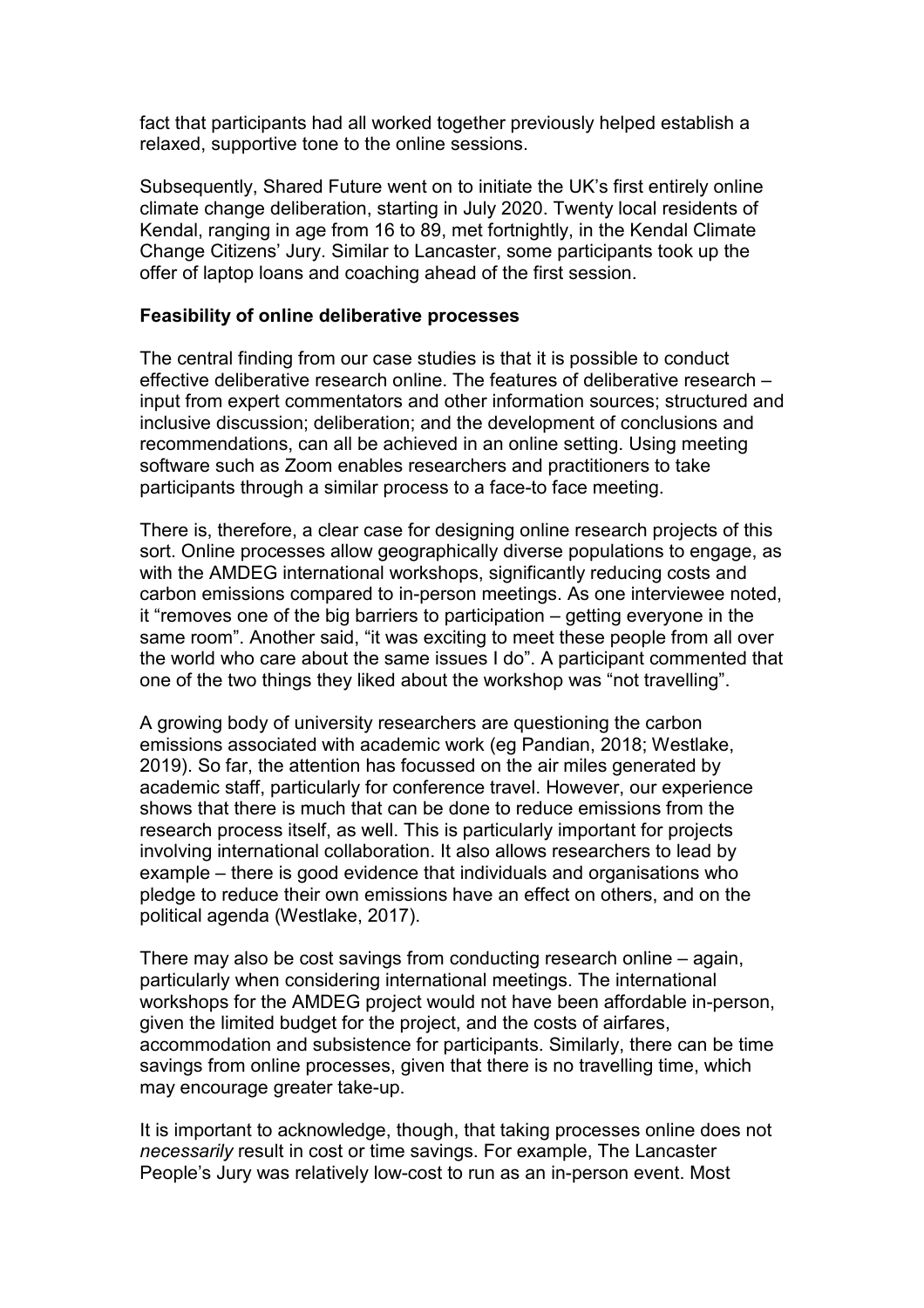people travelled from the local area; the venue was free; and only two facilitators were used. Costs for these processes may actually increase online, arising from the need to work in smaller groups and thus requiring more facilitator input; safeguarding needs for vulnerable participants; and provision of equipment to participants who do not have their own.

For these reasons, online processes may work particularly well with groups of professionals, such as the AMDEG project. Participants appreciated the opportunity to connect with people working in the same field, but in a different country. The PCAN project allowed politicians, council officers and city stakeholders to reflect on their experiences and the potential for future action in a forum that would not otherwise have existed. With a group of professionals, access to ICT equipment and knowledge is likely to be higher, so it is possible to consider more elaborate options such as online whiteboards (see point 7 below).

For deliberation between representative groups of citizens, an online process requires groundwork to allow people to participate fully. The experience of Climate Assembly UK and the Lancaster People's Jury has shown that it is possible, but should not be seen as a simple or straightforward alternative to in-person meetings.

### **Considerations for the design of online deliberative processes**

Below, we pull together our experience with the above projects to highlight some central considerations for the design and execution of online deliberative research.

### **Format and participant numbers**

Our experience leads us to conclude that, in comparison with in-person events, smaller numbers and shorter sessions work better. Participants report that online sessions are more tiring, and that it is difficult to commit to long sessions. Because online events can be reconvened relatively easily, they can be run as a series of shorter meetings, though careful thought is needed to motivate participants to attend multiple sessions.

For Climate Assembly UK, an in-person whole-weekend session was replaced by six short sessions over three weekends, with discussion sessions in groups of eight participants. For the AMDEG project, the workshops were three hours long (as opposed to four hours for the face-to-face equivalents), with a break, and numbers were limited to 8-12 people. Smaller numbers allows facilitators to keep track of each participant and their interventions, allows participants to see each other, and to be more informal about turntaking in discussion. In planning the PCAN workshops, these constraints were borne in mind, with participants limited to 15, (including three researchers / facilitators) for a two-hour workshop, with the majority of deliberation taking place in small facilitated breakout 'rooms'.

The experience of Climate Assembly UK suggests that there are particular issues associated with convening a large event, involving 108 citizens as well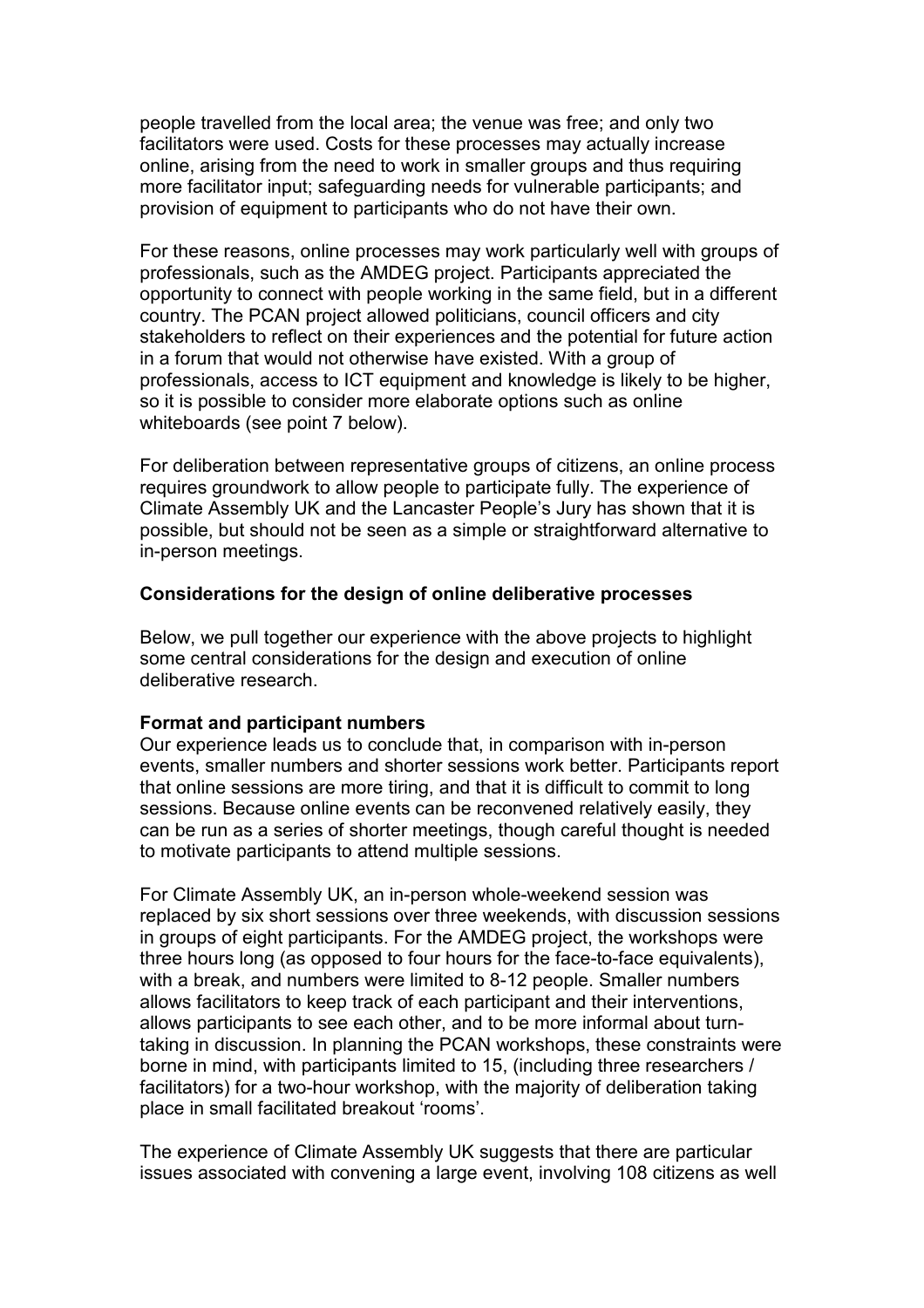as staff, facilitators, observers and other contributors, online. Participants noted the sense of atmosphere and 'buzz' in the face-to-face weekends, that was not replicated online. This may have an effect on participants' motivation. Larger sessions may work best as a hybrid process combining in-person and online events.

### **Commitment**

It is relatively easy to join an online process, as it does not require travelling. In our experience, a consequence of this is that people may not commit properly to the process. When in a room together, people focus on the task they have been brought together for; online, it is easier for people to leave for a period, or multi-task by checking emails or websites. A virtual event is less of a collective experience. The AMDEG follow-up interviews revealed that online participants had less detailed recollections of the sessions than face-toface participants. One interview said specifically that "virtual is less memorable".

To ensure commitment, we found that it was important to signal in advance that we required participants to focus solely on the event, during the time set aside. This can be done by explicitly asking participants for their full attention; and asking them to join from a quiet space, keep their camera on, turn off email notifications and close down other programmes. Frequent breaks help, as does working in very small groups of 4-5 participants, with facilitation to engage each participant and encourage informality (see point 7 below). For mini-publics, participants are given a payment or vouchers in return for their participation, which helps to ensure commitment. For the AMDEG project, a charity donation was made as an acknowledgement of people's time. However, particularly for mini-publics, arguably the onus lies not on the citizen to focus solely on the event, but on the facilitator to create a stimulating, interactive and personal experience to increase the chances of participants remaining committed to a process.

# **Tech issues**

Tech issues are inevitable and should be expected and planned for. This can be done in two ways: advance preparation; and help during sessions. In terms of advance preparation, participants less familiar with online settings, particular support will be needed to allow them to familiarise themselves with working online. This can be done through 'rehearsal' sessions, as happened with Climate Assembly UK and the Lancaster People's Jury, and advance contact with each participant. In the AMDEG project, we asked participants to log in 20 minutes before the session began, to troubleshoot any issues and talk them through the programmes being used (eg the interactive whiteboard). During the session itself, the aim should be to move any tech or access issues out of the main discussion space, to be managed separately. This can be done through having a dedicated contact for tech support, separate from facilitation. Tech support can be offered via phone or messaging, separate from the main session.

Participants' access to, and confidence in using, technology may overlap with other inclusion issues, discussed in point 6 below. For example, participants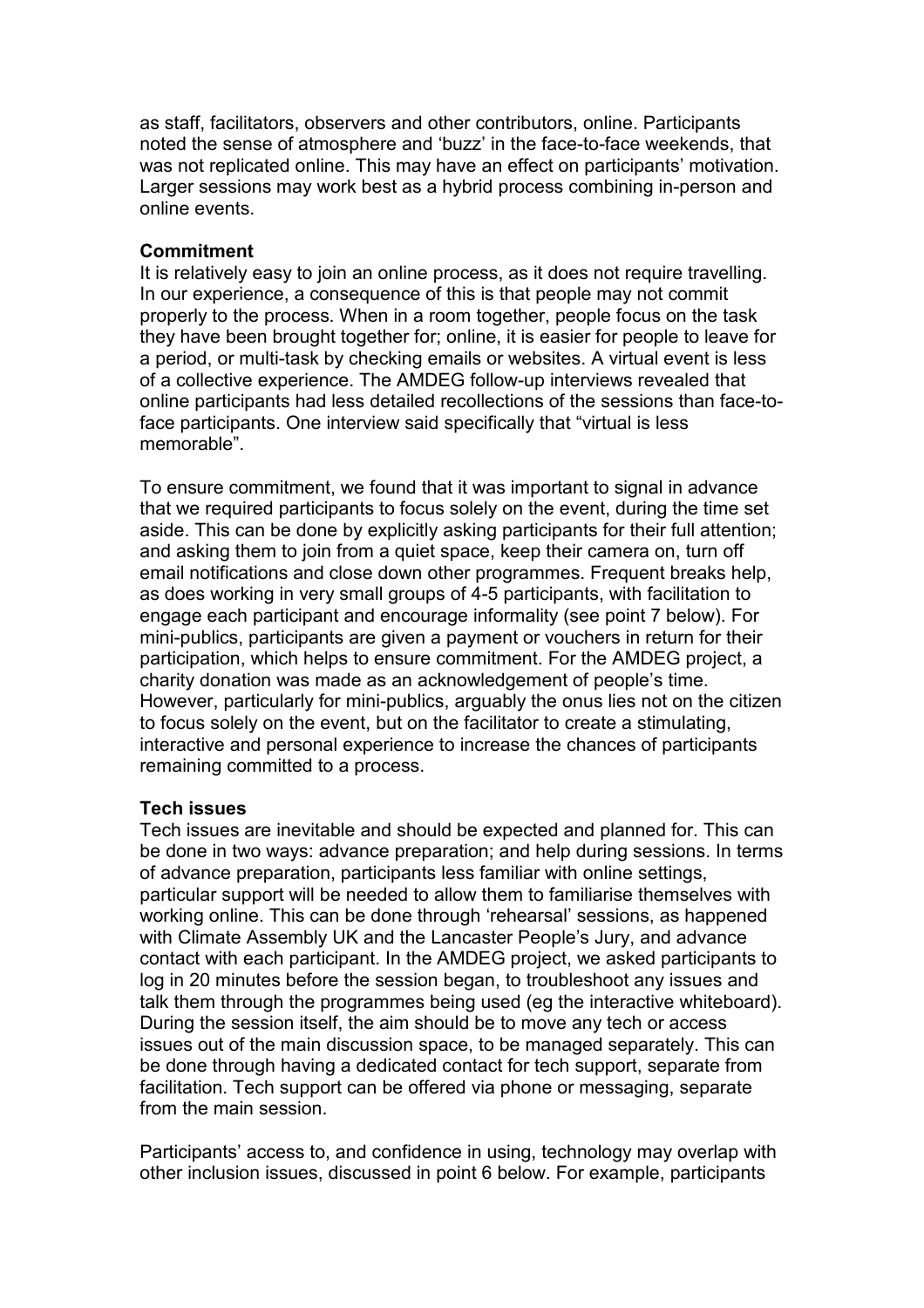on lower incomes may not have access to equipment or broadband. In our experience, older participants struggle more with the online space. Personal or institutional preferences may complicate matters – e.g. individuals may be familiar with one platform but not others. Thus careful groundwork is needed to make sure that tech issues do not compound other disadvantages that some participants might have.

As the above discussion shows, there is a need to be guided by the needs, skills and levels of digital confidence of the group. This is likely to include providing loans of laptops or tablets if necessary; arranging internet access; and deciding which tools to use after an initial assessment of people's capabilities and comfort levels.

### **Encouraging informality and building rapport**

Online meetings can make participants, including facilitators, feel more uncomfortable or awkward than in-person encounters. There is greater pressure to maintain eye contact, increased emotional and cognitive load, and an absence of non-verbal cues, as highlighted by other research into online meetings (Ferran and Watts, 2008; Miller et al., 2017). This may lead to a more formal and less social atmosphere, and a risk of an over centralisation of the process with attention overly focussed on the facilitator rather than on peer-to-peer.

This can be mitigated to some degree through deliberate and planned efforts to build rapport, encourage informality and, where appropriate, introduce some playfulness. Strategies are those that many facilitators use as a matter of course in face to face processes. They may include setting a relaxed tone as soon as participants join the call, building on the tone already set during a previous call with a facilitator, stressing the fact that facilitators and participants are all learning together and so embracing unscripted moments (i.e. we are all human and we love it when we are temporarily interrupted by children or pets) and most importantly of all, having fun.

In the feedback from Climate Assembly UK, it was noticeable that participants missed the informal social interaction that they had experienced when they met in person. This is hard to replicate online, and may result in participants enjoying the process and being motivated to continue. However, it may be possible to allow some informal social time online, for example by encouraging people to leave cameras on during breaks, and having coffee with others; or by including time for informal chat once the meeting has ended. Breakout rooms can be used for this. The use of creative visual methods to stimulate discussion in the PCAN workshops helped to break down barriers and facilitate a more informal atmosphere, at least in part by encouraging participants out of their professional roles and into their 'human' selves by sharing the experience of engaging in a task quite removed from their professional practice, and which often provoked laughter and selfdeprecation.

# **Emotional connections**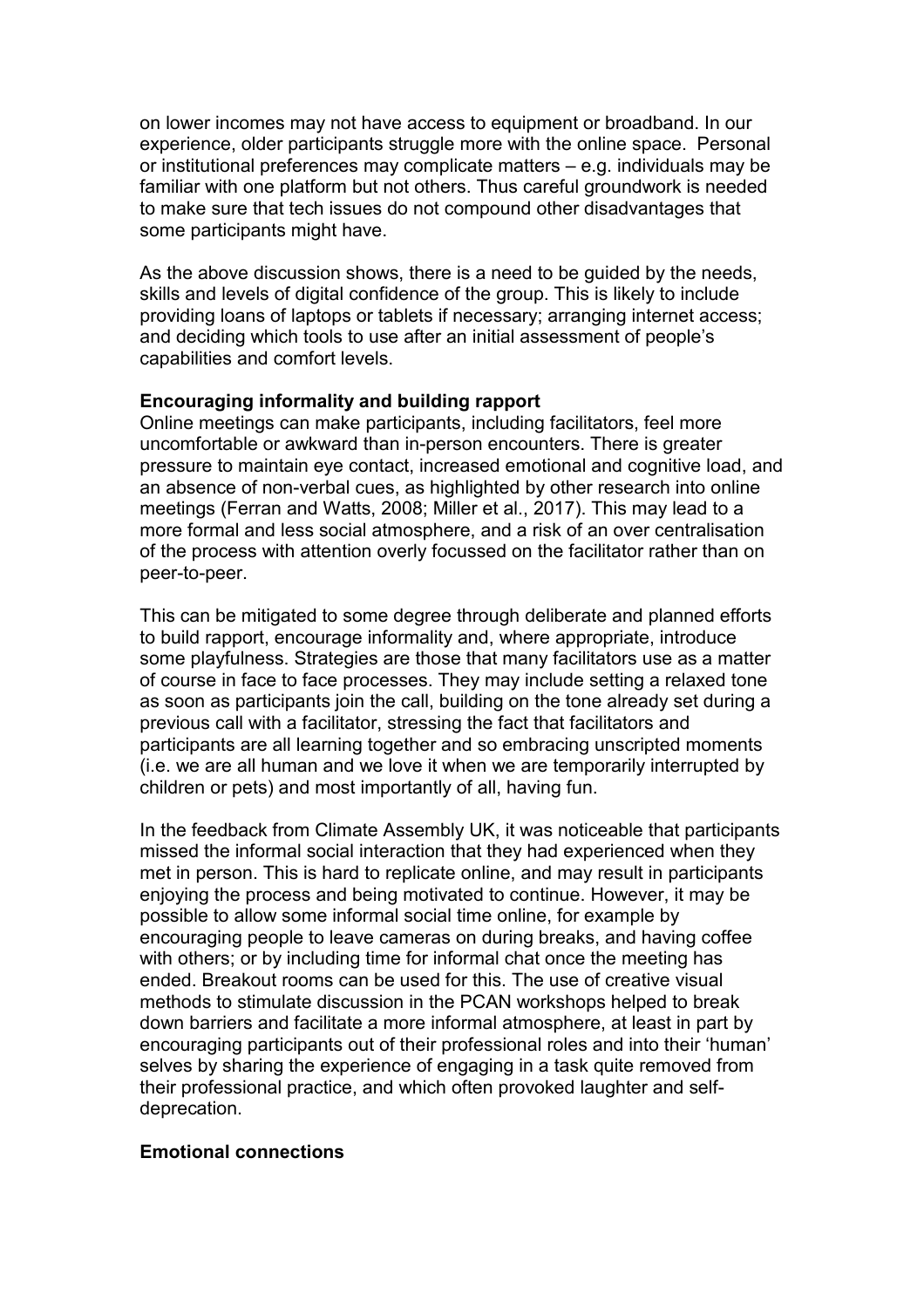In the AMDEG workshops, we stressed throughout that we wanted to talk about people's personal experiences and emotional reactions as part of the deliberation. Subsequent evaluation interviews confirmed that these sessions did work at an 'emotional' register – for example, one participant described the mix of 'head and heart'. However, this was more difficult to achieve in the online sessions than in-person.

One of the AMDEG researchers reflected that in online meetings,

our senses matter differently.… the way we interact using touch – shared handling of post-its, tables, coffee cups etc is very different… that sensorial bandwidth probably matters. There is some sense I guess that with the (by and large) narrower bandwidth, we are more reliant on words online. Spoken and written. So the event happens more "in our heads" and is somewhat "less embodied".

There is a risk that if participants feel less connected with each other in an online setting, this may discourage the sharing of emotions and personal stories, excluding some voices and valuable inputs from (but also some risks to) the deliberative processes (for a discussion, see Polletta and Gardner, 2018). This could also potentially limit the individual-level emotional and cognitive effects of deliberation, and the capacity of the group to continue in a role beyond the deliberative process. This inevitably means that the facilitator has to work harder to make sure the group moves from communication to connection.

# **Inclusion**

In our experience, inclusion issues are different for online deliberative research. Convening online may make events more accessible for some, because travel is not required. In one of the online Climate Change Juries described, some participants spoke of how face-to-face engagement maybe be doubtful in the foreseeable future due to their vulnerability to Covid-19. One hearing impaired participant spoke of how using headphones online meant they found participation easier than in a face to face setting, whilst another also commented on how the opportunity to use a chat function might make them feel more comfortable offering their opinion than in a face to face situation.

But there are other forms of exclusion, particularly access to equipment, wifi, and quiet, personal space to use them. In the AMDEG workshops, we found that participants from the global South struggled with connectivity. In our experience, online participation was more difficult for older people, whereas younger people were more relaxed. For Climate Assembly UK, a small number of participants joined by phone rather than online, as they did not have internet connections. Others used mobile phones, which tend to be less effective for group interaction than laptops or tablets, due to screen size. Such technical issues impact on participants' ability to contribute. Even among those joining by video, the quality of the picture has an influence (Jackson et al., 2000).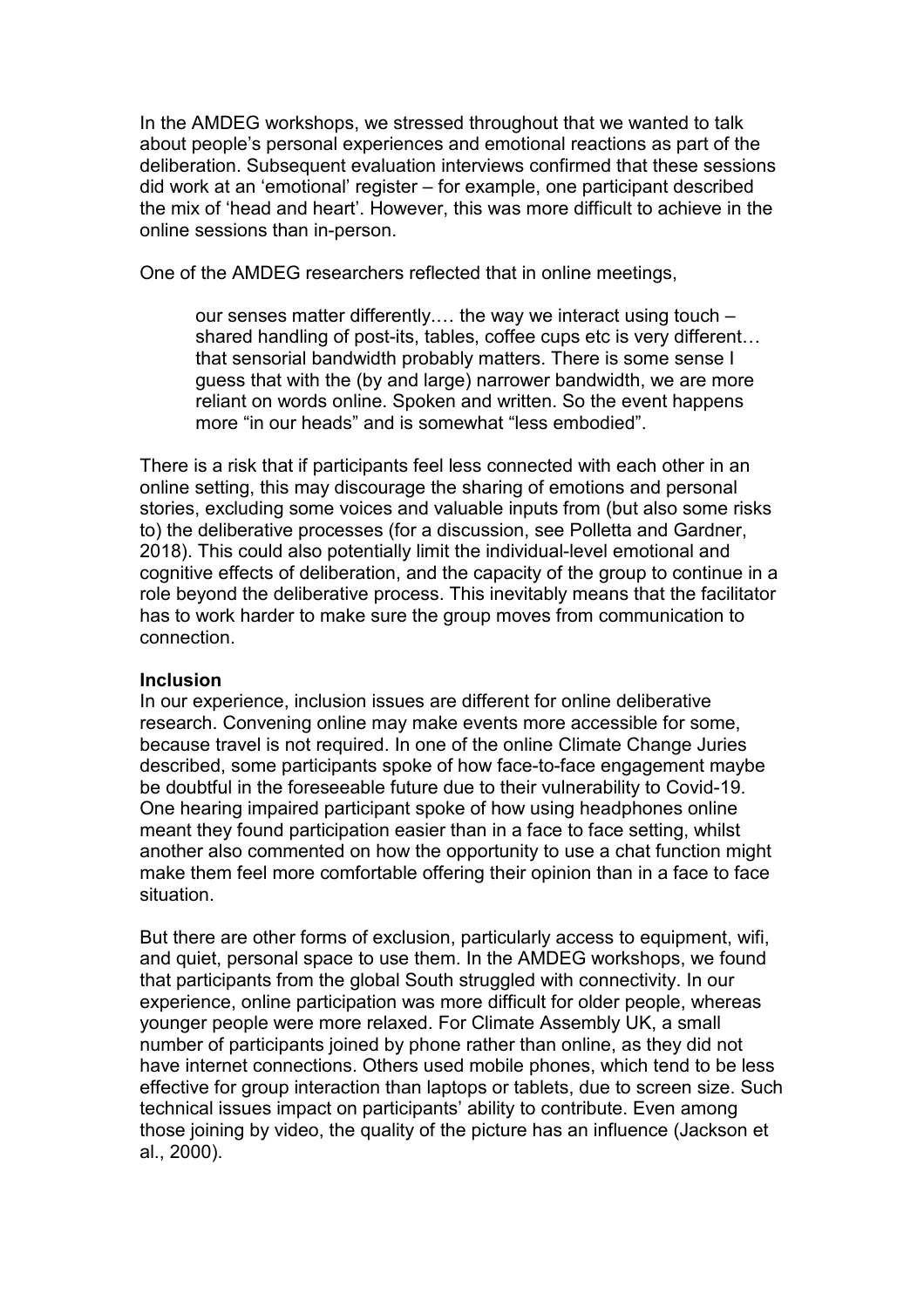For the Lancaster Peoples Jury, there were seven (out of thirty) people we were particularly concerned about in terms of digital skills, confidence levels and access to technology. Four of these were from people living in IMD 1 and 2 ('IMD' or 'indexes of multiple deprivation', with levels 1 and 2 indicating significant levels of deprivation). This suggests that extra efforts maybe necessary to ensure that participants living in areas of deprivation can meaningfully participate.

In procedural terms, facilitators of online processes report that ensuring participation from all requires careful work, including agreeing groundrules and turn-taking. Facilitation in the online space might need to be more deliberate, such as calling participants in by name, given the difficulties of reading social cues on screen.

In the AMDEG discussions, we found that dominant personalities could dominate in an online space as well. As one respondent noted, "there was one participant who sort of talked too much and mansplained a bit too much". Another commented on the importance of "lifting up less-heard voices", and felt that the event had created a safe space for open discussion. As discussed above, facilitation is likely to be more structured online, given lack of good visual 'turn-taking' cues. Structured facilitation can help to prevent discussions being dominated by a few participants. In our experience, we did not find different or more unhealthy power dynamics compared to in-person processes, but some participants might find the online setting more intimidating. In either setting, structured facilitation can help to prevent discussions being dominated by a few participants.

### **Creative facilitation techniques**

Recent months have seen a wave of experimentation, as facilitation has moved online in response to COVID-19. For the AMDEG project, we experimented with replicating in-person techniques online. We used an online whiteboard, called Miro, which allowed participants to post sticky notes, and reactions to questions posed. We also replicated an in-person 'line-up', where participants arrange themselves in a line to signify levels of agreement or disagreement with a statement. Online, participants wrote their names on a line posted on the whiteboard. This provided a starting point for discussion about different people's reactions. Participants found the online whiteboard activities helpful, with one survey respondent saying its use was one of the things they liked most about the session.

Software like Zoom and teams allows breakout groups, so that smaller discussions or pairwork can take place. As with teaching, this can be a good way of allowing participants to consider their opinions, and rehearse positions, before a full-group discussion. Offering participants a short time to reflect alone, with mics and cameras turned off, can also enhance the quality of subsequent discussion.

For Climate Assembly UK, a decision was made not to use online tools in addition to the basic Zoom platform, because some participants were joining by phone or via a smartphone (rather than laptop or tablet) and so could not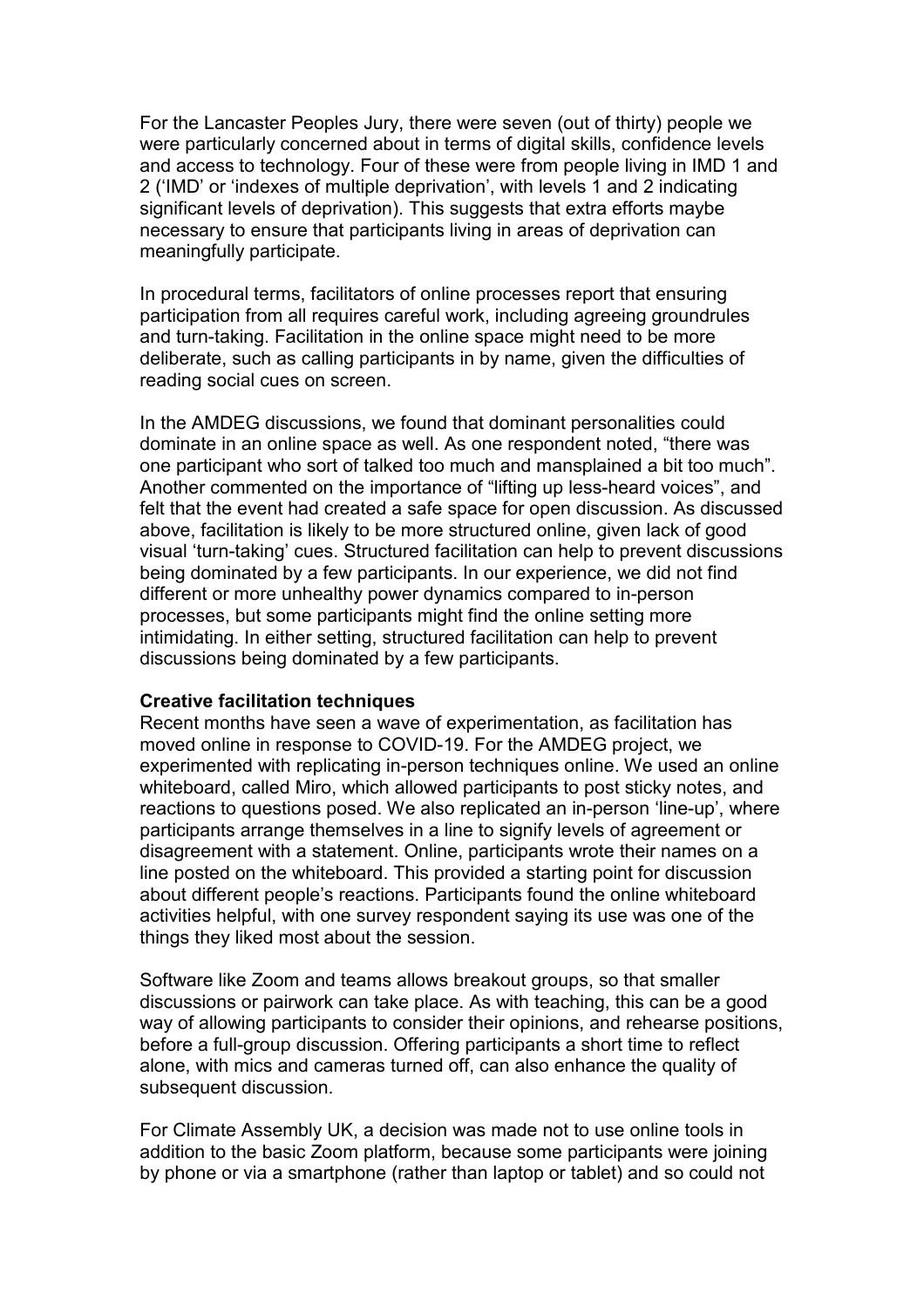have participated. A simpler possibility is screensharing or google docs, but again, this is harder for people joining by phone.

An online meeting can also include physical rather than digital techniques – for example, asking participants to have pen and paper to hand, and draw or write reactions or answers to questions, then hold them up to the camera. This technique was successfully applied in the PCAN workshops.

As is the case with face to face facilitation techniques, there is sometimes a temptation for facilitators to experiment with the use of dynamic, exciting and colourful facilitation techniques. It is important to reflect whether such techniques actually improve the process or whether there is sometimes the risk of creating an unnecessary level of complexity and confusion for the participant who has little experience of such spaces.

#### **Ethical considerations**

Online meetings bring additional ethical considerations, mainly around data and confidentiality. These issues required careful consideration, particularly for those processes, like Climate Assembly UK and the Lancaster Jury, which began in person and then had to move online. On confidentiality, many software programmes display people's full names by default. For Climate Assembly UK, participants were shown how to change the name displayed, to use first names only. For those joining by phone, phone numbers may become visible. The use of cameras provides a window into people's home environments; this needs to be considered, encouraging participants to be in a separate space within their home where possible; blurring backgrounds; and/or adapting consent procedures accordingly. There are further considerations if any participants are not adults – Climate Assembly UK included participants aged 16 and 17, meaning that further safeguarding measures were needed (for example ensuring that all small groups included a facilitator at all times and that participants were unable to message individuals). On data, as in any research, consent must be secured for recording audio and video. However, with online processes, it is straightforward to record proceedings – for example, any participant could use a 'screen capture' function to record images. In addition to the ethical issues this poses, participants could be less forthcoming if they are worried about how their comments could be used or shared online.

### **Conclusion**

In section X above, we drew upon deliberative democratic theory to establish some essential features of deliberative research: bringing people together to learn from expert witnesses and other information sources; creating structured, facilitated and inclusive discussion and deliberation between participants; and enabling the group to come to considered judgements. Our experience of four very different processes demonstrates that online synchronous deliberation is feasible, and can meet these standards. Even if no longer necessitated by Covid-19 restrictions, there are advantages to online processes, in terms of reducing travel and therefore carbon emissions, sometimes reducing costs, and widening participation. This is particularly true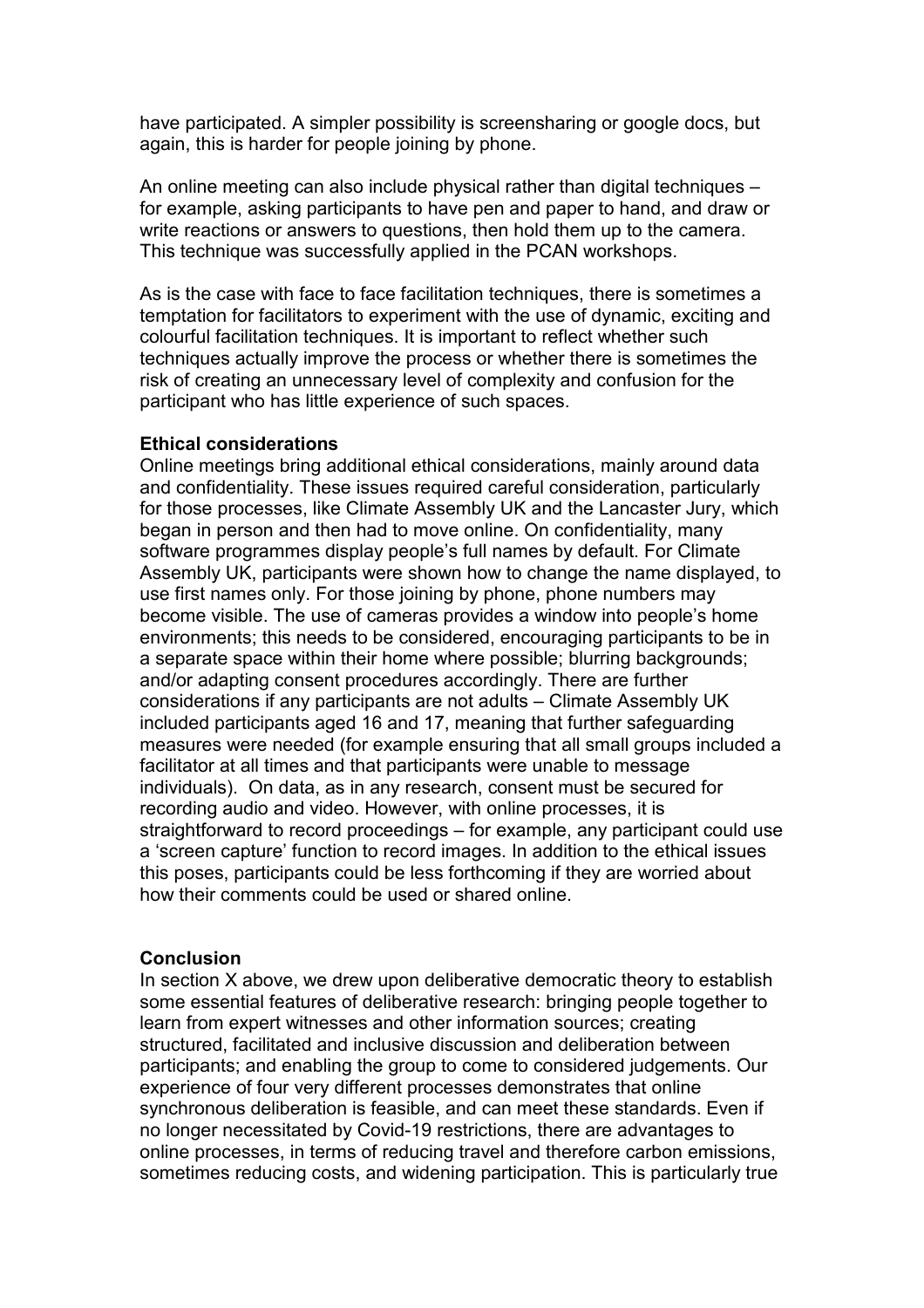for research involving international collaboration. Overall, we suggest that face-to-face meetings should not be considered the default. Given the urgent need to reduce carbon emissions, researchers should consider online research, particularly for meetings that would otherwise involve international travel. Experience to date suggests that researchers can be confident that online deliberative research is feasible and effective.

Although carrying out such research online is feasible, it is important to recognise the different nature of online interaction, and in particular, the emotional and social connections between people which develop naturally through in-person meetings. These deeper connections help to create a sense of common purpose and contribute to people's enjoyment, and therefore motivation. They are also vital to deliberative research, allowing people to connect on an emotional level, and discuss their own and each others' views and values. We found that this is possible, but more difficult, online, and requires careful, skilled facilitation.

Good facilitation, careful handling of technology issues, and a focus on inclusion can help to create a good environment for deliberation online. As familiarity with video conferencing grows, some of the barriers to effective online communication may well recede.

Last, consideration could be given to hybrid processes, as recommended by the participants in Climate Assembly UK, in feedback surveys. An initial event in-person would allow participants to meet each other, get a sense of the process, build motivation and a 'sense of occasion'. Then some of the detailed work, such as hearing from speakers, question sessions and deliberation could take place online, with a possible final face-to-face stage to draw conclusions.

- Ada Lovelace Institute, 2020. Leaving Lockdown Public Debate: Rapid, online deliberation on COVID-19 technologies. Ada Lovelace Institute, Bang the Table, Involve & Traverse. URL https://traverse.ltd/application/files/6715/9290/3370/Lockdown\_Debate
- \_methodology.pdf Allan, S., 2020. Online or offline? A view from assembly members. URL https://www.involve.org.uk/resources/blog/opinion/online-or-offlineview-assembly-members (accessed 7.19.20).
- AMDEG project, 2017. Assessing the Mitigation Deterrence Effects of GGRs. URL http://wp.lancs.ac.uk/amdeg/ (accessed 7.19.20).
- Bohman J (1998) Survey Article: The Coming of Age of Deliberative Democracy. *Journal of Political Philosophy* 6(4): 400–425.
- Burchardt, T., 2014. Deliberative research as a tool to make value judgements. Qualitative Research 14, 353–370. https://doi.org/10.1177/1468794112469624
- Cabraal, A., Thompson, P., 2020. Virtual Not Viral [WWW Document]. Virtual Not Viral. URL https://www.virtualnotviral.com (accessed 7.19.20).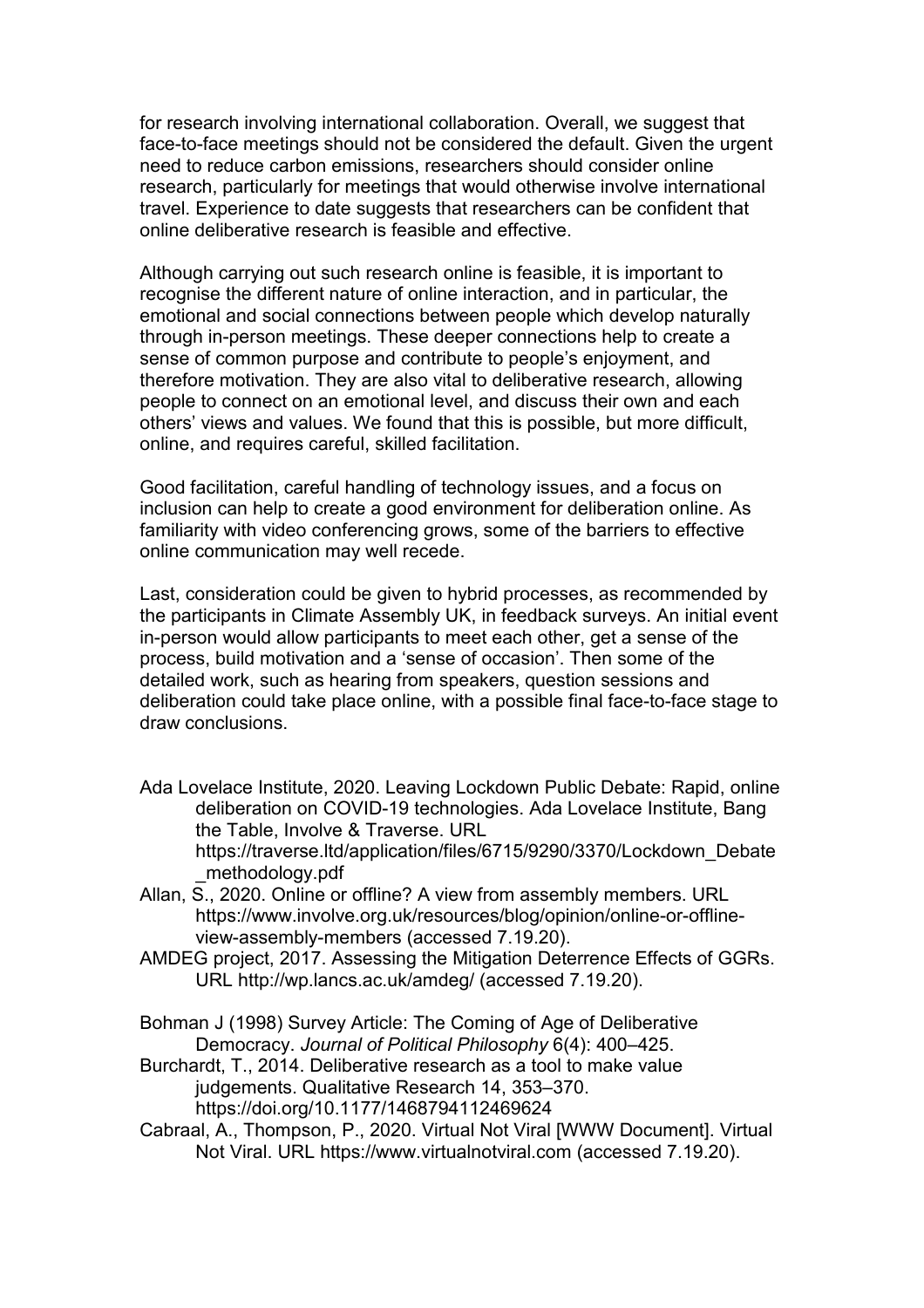Coleman, S., Moss, G., 2012. Under Construction: The Field of Online Deliberation Research. Journal of Information Technology & Politics 9, 1–15. https://doi.org/10.1080/19331681.2011.635957

- Dryzek, J.S., Niemeyer, S., 2008. Discursive Representation. The American Political Science Review 102, 481–493.
- Elstub, S., et al., 2021, Evaluation of Climate Assembly UK, Newcastle
- University. https://www.parliament.uk/globalassets/documents/get-
- involved2/climate-assembly-uk/evaluation-of-climate-assembly-uk.pdf
- Evans, R. and Kotchetkova, I., 2009. Qualitative research and deliberative methods: Promise or peril? Qualitative Research 9 (5) 625-643
- Ferran, C., Watts, S., 2008. Videoconferencing in the Field: A Heuristic Processing Model. Management Science 54, 1565–1578. https://doi.org/10.1287/mnsc.1080.0879
- Fiorino, D.J., 1990. Citizen Participation and Environmental Risk: A Survey of Institutional Mechanisms. Science, Technology, & Human Values 15, 226–243.
- Fishkin, J.S., 2018. Democracy when the people are thinking: revitalizing our politics through public deliberation, First editon. ed. Oxford University Press, Oxford, United Kingdom.
- Friedman, B., et al., 2000. Trust online. Communications of the ACM 43, 34– 40. https://doi.org/10.1145/355112.355120
- Grönlund, K., Strandberg and, K., Himmelroos, S., 2009. The challenge of deliberative democracy online – A comparison of face-to-face and virtual experiments in citizen deliberation. Information Polity 14, 187– 201. https://doi.org/10.3233/IP-2009-0182
- Habermas, J., 2015. The theory of communicative action: 1. Reason and the rationalization of society. Polity Press, Place of publication not identified.
- Hsiao, Y., et al, 2018. vTaiwain: An empirical study of open consultation process in Taiwan. (pre-print, available from
- https://osf.io/preprints/socarxiv/xyhft/)
- Involve, 2018. Knowledge Base [WWW Document]. involve.org.uk. URL https://www.involve.org.uk/resources/knowledge-base (accessed 7.19.20).
- Involve, 2008. Deliberative public engagement: Nine principles. Involve and the National Consumer Council.
- Jackson, M., Anderson, A.H., McEwan, R., Mullin, J., 2000. Impact of video frame rate on communicative behaviour in two and four party groups, in: Proceedings of the 2000 ACM Conference on Computer Supported Cooperative Work, CSCW '00. Association for Computing Machinery, Philadelphia, Pennsylvania, USA, pp. 11–20. https://doi.org/10.1145/358916.358945
- Jonsson, M.E., Åström, J., 2014. The Challenges for Online Deliberation Research: A Literature Review [WWW Document]. International Journal of E-Politics (IJEP). URL www.igi-global.com/article/thechallenges-for-online-deliberation-research/111188 (accessed 7.17.20).
- Kim, J.-Y., 2006. The impact of Internet use patterns on political engagement: A focus on online deliberation and virtual social capital. Information Polity 11, 35–49. https://doi.org/10.3233/IP-2006-0087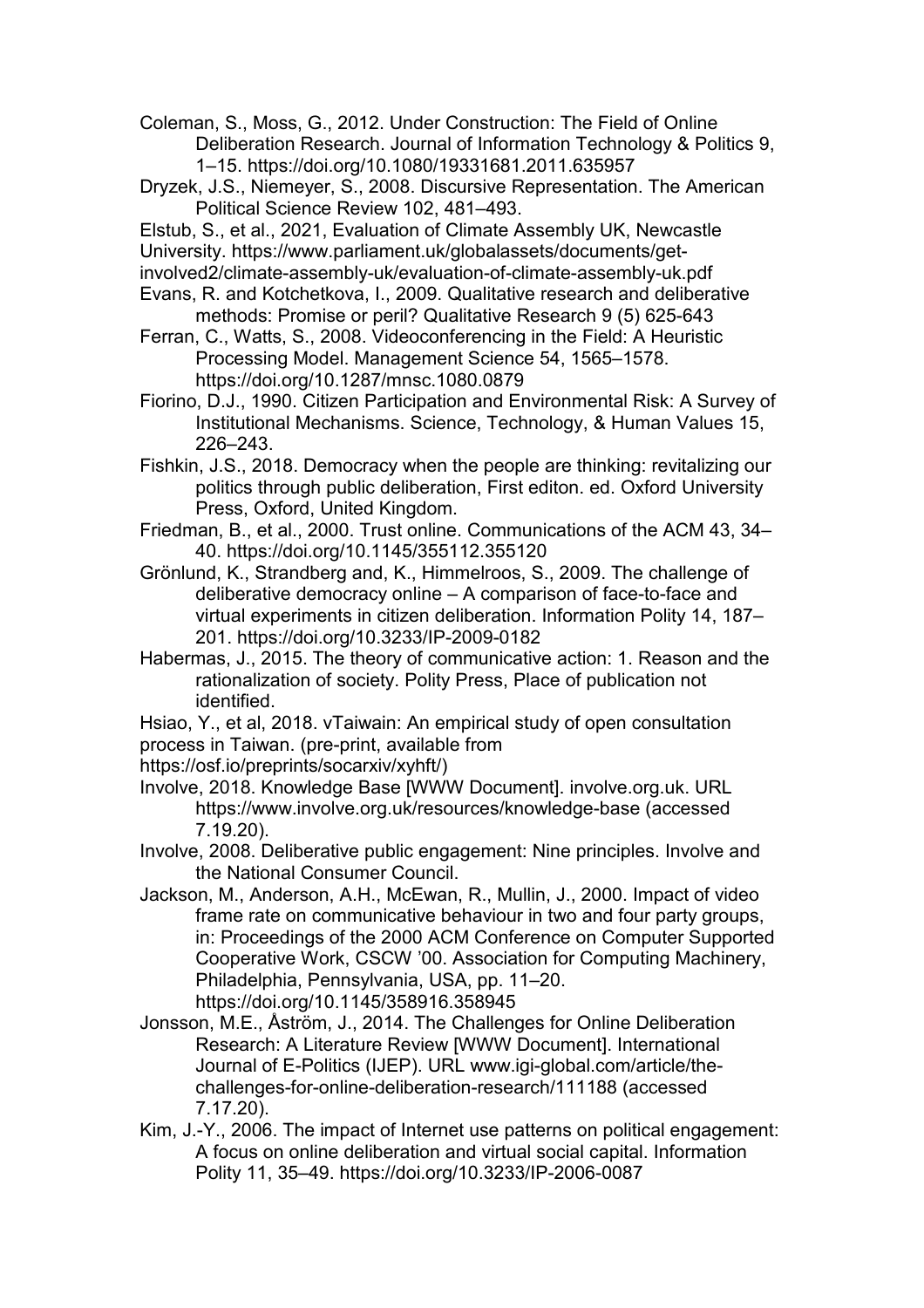Lupton, D., 2020. Doing Fieldwork in a Pandemic: Crowdsourced document [WWW Document]. Google Docs. URL https://docs.google.com/document/d/1clGjGABB2h2qbduTgfqribHmog 9B6P0NvMgVuiHZCl8/preview?sle=true&pru=AAABc1KMF20\*D\_i7tL6t 94ZzUplxBxNh1w&usp=embed\_facebook (accessed 7.8.20).

MacNaghten, P., 2021. Towards an anticipatory public engagement methodology: deliberative experiments in the assembly of possible worlds using focus groups. Qualitative Research 21(1)2-19

- Mansbridge, J., 2003. Rethinking representation. American Political Science Review 97, 515–528.
- Medaglia, R., 2012. eParticipation Research: Moving characterization forward (2006-2011) Government Information Quarterly 29 (3), 346-360

Miller, M.K., Mandryk, R.L., Birk, M.V., Depping, A.E., Patel, T., 2017. Through the Looking Glass: The Effects of Feedback on Self-Awareness and Conversational Behaviour during Video Chat, in: Proceedings of the 2017 CHI Conference on Human Factors in Computing Systems, CHI '17. Association for Computing Machinery, Denver, Colorado, USA, pp. 5271–5283. https://doi.org/10.1145/3025453.3025548

New Democracy Foundation, 2020. Facilitating Public Deliberations Podcast [WWW Document]. New Democracy Foundation. URL https://www.newdemocracy.com.au/2020/02/26/the-facilitating-publicdeliberations-podcast/ (accessed 7.19.20).

- Pandian, A., 2018. Reflections on #displace18 [WWW Document]. Society for Cultural Anthropology. URL https://culanth.org/about/about-thesociety/announcements/reflections-on-displace18 (accessed 10.25.19).
- PCAN, 2020. Place Based Climate Action Network [WWW Document]. URL https://pcancities.org.uk/ (accessed 7.19.20).

Polletta, F., Gardner, B., 2018. The Forms of Deliberative Communication [WWW Document]. The Oxford Handbook of Deliberative Democracy. https://doi.org/10.1093/oxfordhb/9780198747369.013.45

Smith, G., Setälä, M., 2018. Mini-Publics and Deliberative Democracy, in: Bächtiger, A., Dryzek, J.S., Mansbridge, J., Warren, M. (Eds.), The Oxford Handbook of Deliberative Democracy. Oxford University Press, pp. 299–314. https://doi.org/10.1093/oxfordhb/9780198747369.013.27

- Stanford University, 2021. Stanford Online Deliberation Platform. URL:
- https://cdd.stanford.edu/online-deliberation-platform/

Steiner J., et al., 2004. *Deliberative Politics in Action: Analyzing Parliamentary Discourse*. Cambridge: Cambridge University Press.

Strandberg, K., Grönlund, K., 2018. Online Deliberation, in: Bächtiger, A., Dryzek, J.S., Mansbridge, J., Warren, M. (Eds.), The Oxford Handbook of Deliberative Democracy. Oxford University Press, pp. 364–377. https://doi.org/10.1093/oxfordhb/9780198747369.013.28

Westlake, S., 2019. Climate change: yes, your individual action does make a difference The Conversation. URL http://theconversation.com/climatechange-yes-your-individual-action-does-make-a-difference-115169 (accessed 10.25.19).

Westlake, S., 2017. A Counter-Narrative to Carbon Supremacy: Do Leaders Who Give Up Flying Because of Climate Change Influence the Attitudes and Behaviour of Others? (SSRN Scholarly Paper No. ID